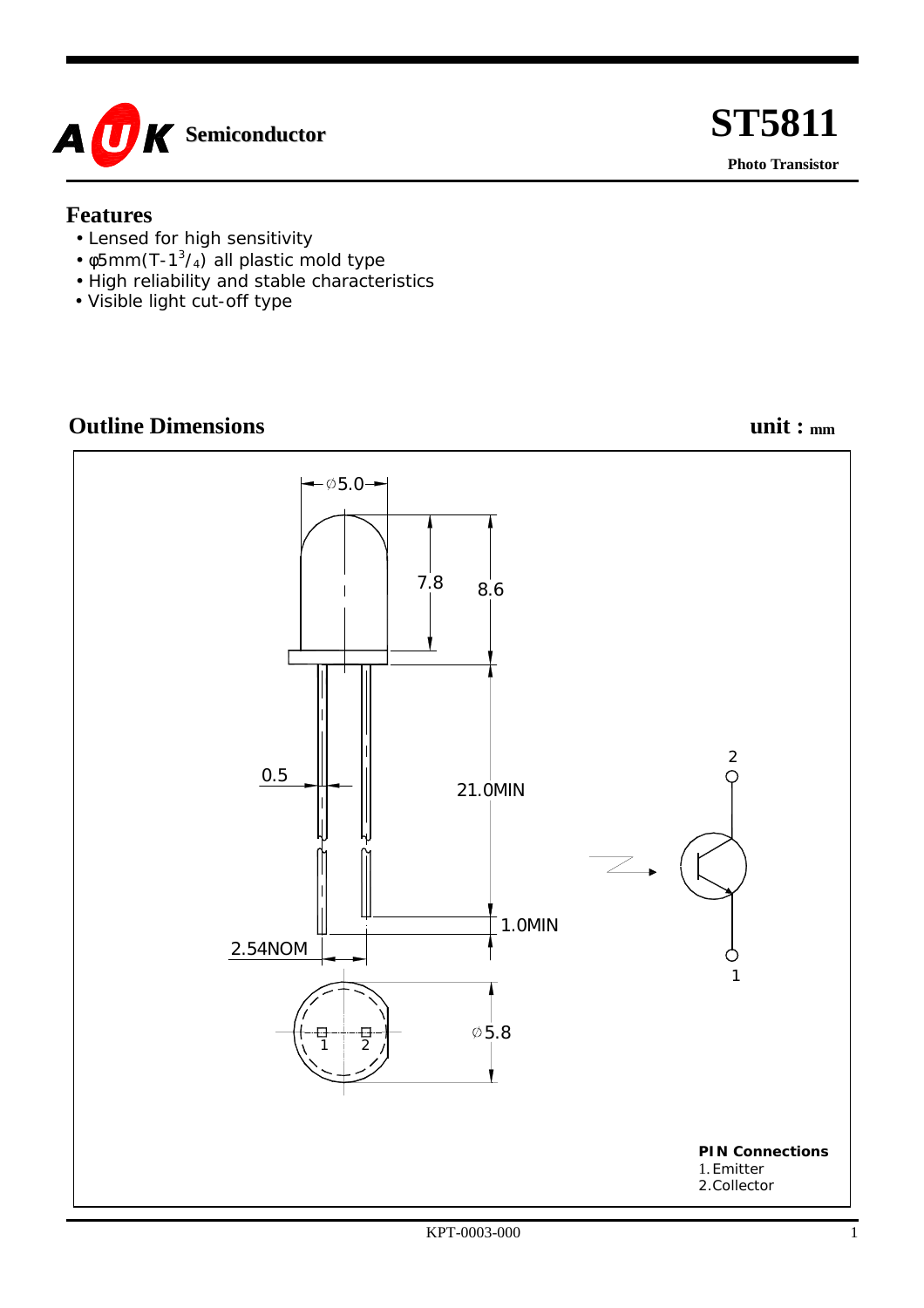## **Absolute maximum ratings**

| <b>Characteristic</b>                | <b>Symbol</b>               | <b>Ratings</b>       | Unit |  |
|--------------------------------------|-----------------------------|----------------------|------|--|
| Collector-Emitter Voltage            | V <sub>CEO</sub>            | 35                   |      |  |
| Emitter-Collector Voltage            | V <sub>ECO</sub>            | n                    |      |  |
| <b>Collector Current</b>             | $1_{\text{C}}$              | 20                   | mA   |  |
| <b>Collector Power Dissipation</b>   | $P_D$                       | 75                   | mW   |  |
| Operating Temperature                | $\mathsf{T}_{\mathsf{opr}}$ | $-25$ 85             |      |  |
| Storage Temperature                  | $T_{\text{stg}}$            | -100<br>-30          |      |  |
| * <sup>1</sup> Soldering Temperature | l sol                       | for 5 seconds<br>260 |      |  |

\*1. Keep the distance more than 2.0mm from PCB to the bottom of LED package

### **Electrical Characteristics**

|                              | <b>Characteristic</b>              | <b>Symbol</b>    | <b>Test Condition</b>                    | Min          | <b>Typ</b> | <b>Max</b>               | Unit |
|------------------------------|------------------------------------|------------------|------------------------------------------|--------------|------------|--------------------------|------|
| <b>Current Dark Current</b>  |                                    | 1 <sub>CFO</sub> | $V_{CFO} = 10V$ , $E_e = 0$              |              | 0.05       | 0.5                      | uA   |
| * <sup>3</sup> Light Current |                                    | ICEL             | $V_{CF} = 5V$ , $E_e$ 1 mW/              |              | 4.5        | -                        | mA   |
|                              | Current-Emitter Saturation Voltage | $V_{CE(sat)}$    | $I_c = 0.5mA$ , $E_e$ 1mW/               |              | 0.2        | $\overline{\phantom{0}}$ |      |
| Switching Time               | Rise Time                          | t,               | $V_{CC} = 10V, I_C = 1mA$<br>$R_1 = 100$ |              | 2.5        |                          | us   |
|                              | Fall Time                          | tғ               |                                          |              | 3.8        |                          |      |
| Spectral Sensitivity         |                                    |                  |                                          | $700 - 1000$ |            | nm                       |      |
| Peak Sensitivity Wavelength  |                                    | P                |                                          |              | 880        | ۰                        | nm   |
| Half angle                   |                                    | $\theta$ 1/2     | $I_F = 20mA$                             |              | ±20        | ۰                        | deg  |

 $*1$ . Tolerance =  $\pm 30\%$